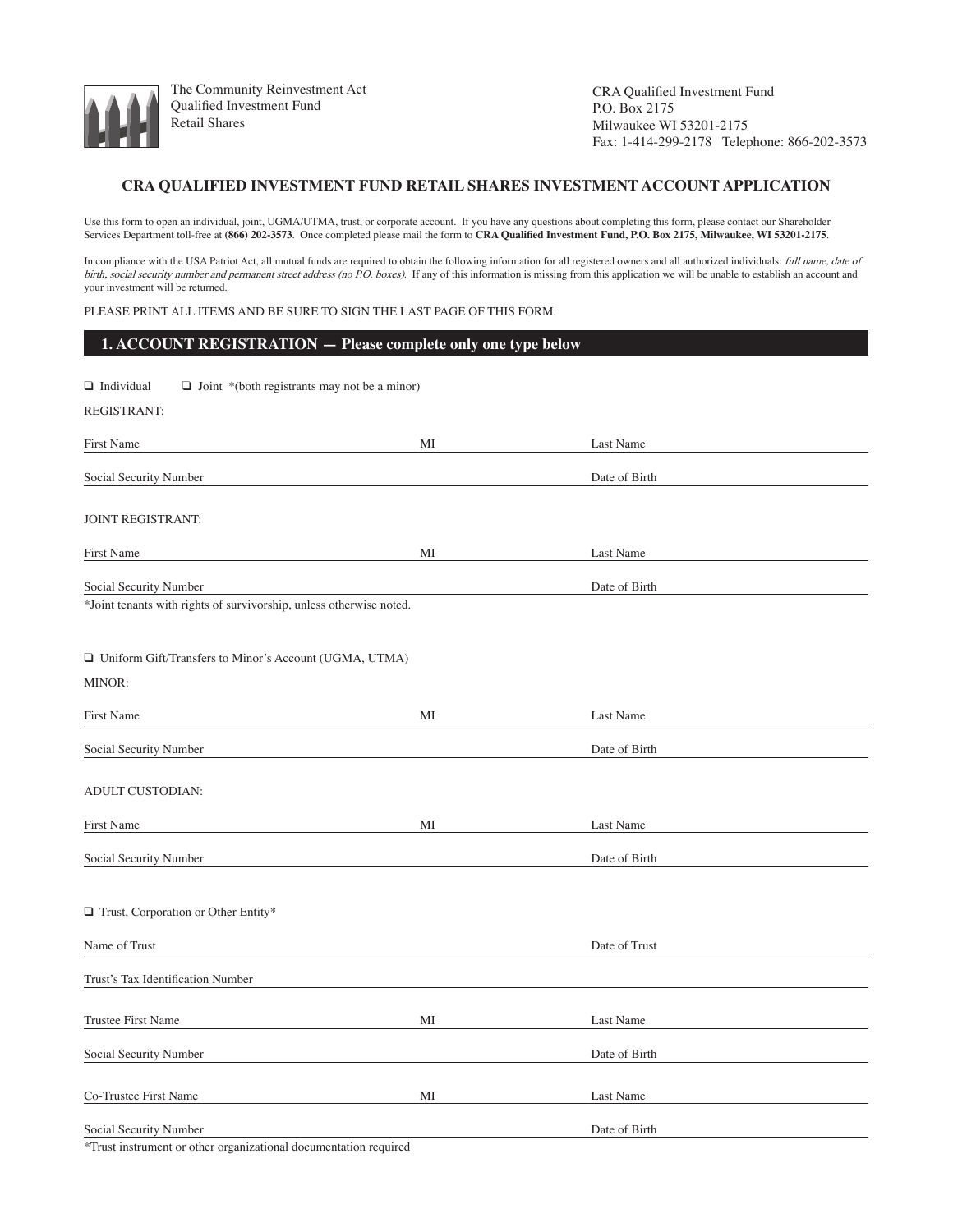| Address    | City                                                                                                    | <b>State</b>     | Zip |
|------------|---------------------------------------------------------------------------------------------------------|------------------|-----|
| E-mail     | Daytime Phone                                                                                           | Evening Phone    |     |
|            |                                                                                                         |                  |     |
|            |                                                                                                         |                  |     |
|            | 3. DUPLICATE STATEMENTS — This section should only be completed if you would like another individual or |                  |     |
|            | financial advisor to receive copies of your quarterly account statements.                               |                  |     |
|            | MI                                                                                                      | <b>Last Name</b> |     |
| First Name |                                                                                                         |                  |     |

### **The minimum initial investment is \$2500**

□ Purchase by check for \$\_\_\_\_\_\_\_\_\_\_ payable to CRA Qualified Investment Fund.

 $\Box$  Purchase by wire. Please call toll-free (866) 202-3573 for instructions.

| 5. BROKER/DEALER USE ONLY - Please Print                           | Dealer $#$ |
|--------------------------------------------------------------------|------------|
|                                                                    |            |
| Securities Dealer Name                                             |            |
|                                                                    |            |
| Branch $\#$ Representative Name                                    |            |
| Branch Address Telephone #                                         |            |
| Authorized Signature, Securities Dealer                            |            |
| Is this account subject to SEC Rule 22c-2? $\Box$ Yes or $\Box$ No |            |

If yes, an information sharing agreement must be signed before the intital purchase is placed.

# **6. DIVIDEND AND CAPITAL GAINS INSTRUCTIONS — All dividends will be reinvested unless one of the following is checked.**

 $\Box$  Pay dividends and capital gains in cash. A check will be sent to the address of record.

 $\Box$  Pay dividends and capital gains to the bank listed in Section 9.

## **7. TELEPHONE TRANSACTIONS**

As a CRA Qualified Investment Fund shareholder, you have the ability to conduct purchase, exchange and redemption transactions by telephone. You will automatically be granted telephone exchange and redemption privileges unless you decline them by checking below. If you decline, you will be required to submit a Medallion signature guaranteed letter of instruction signed by all registered account owners to add telephone transaction privileges in the future.

□ I decline telephone exchange and redemption privileges. All requests to exchange or redeem shares from this account must be submitted in writing.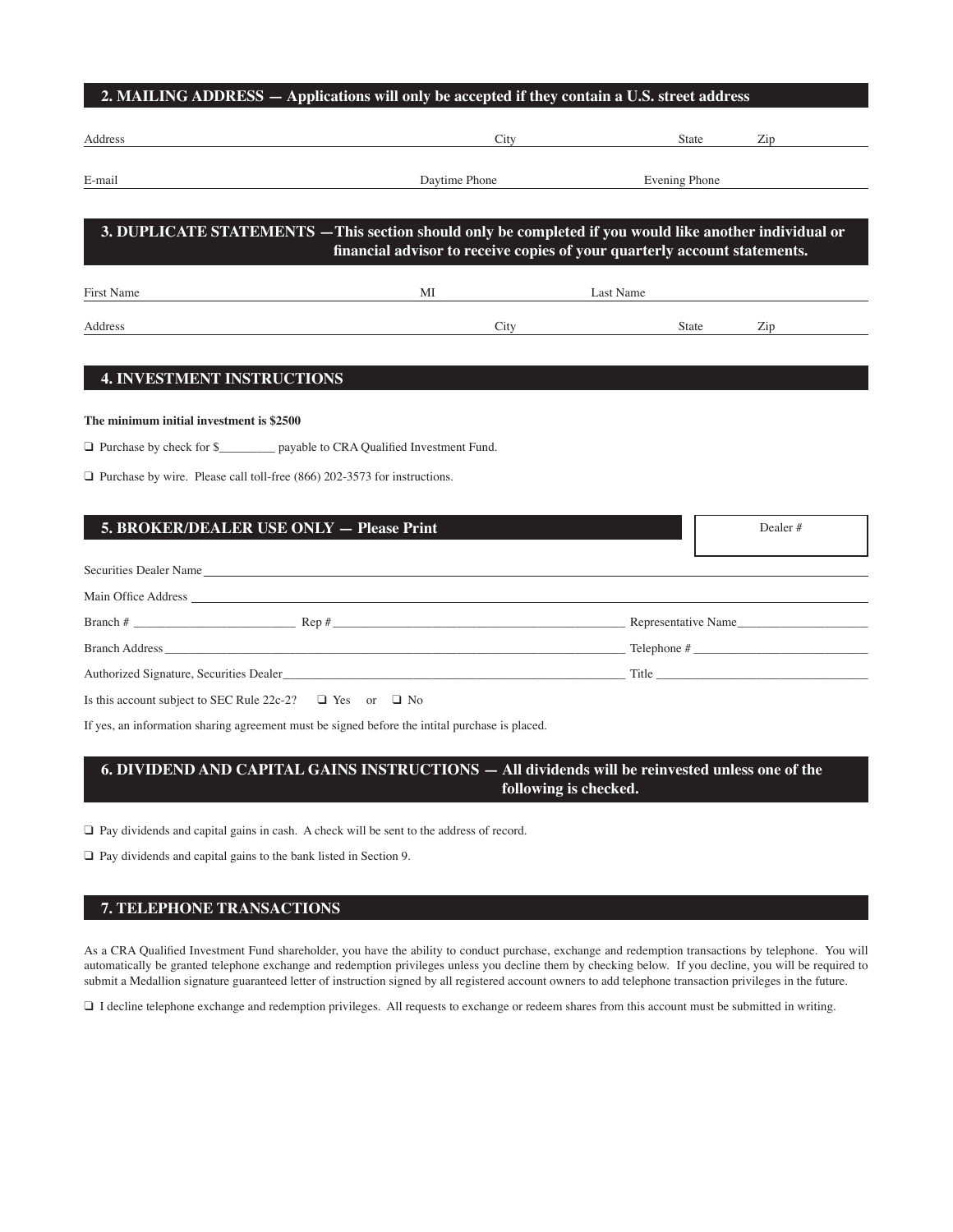### **8. AUTOMATIC INVESTMENT OR WITHDRAWAL PLAN**

This option allows you to execute automatic monthly or quarterly transactions with your CRA Qualified Investment Fund. To establish a new account with this program you must initially invest at least \$2,500. Subsequent investments must be at least \$1,000. Withdrawals must be a minimum of \$100 per transaction.

| Amount to be Invested \$ |             |  |
|--------------------------|-------------|--|
| *CHOOSE ONE:             |             |  |
| $\Box$ Investment        |             |  |
| $\Box$ Monthly           |             |  |
|                          | $\Box$ 15th |  |

\*If no time frame or date is specified investments will be made monthly on the 15th. Your first automatic investment will occur no sooner than 15 days after receipt of this application.

# **9. BANK INFORMATION**

You must complete this section if you would like the ability to add to your account electronically or have redemption proceeds sent to your bank electronically. Please attach a voided, unsigned check or deposit slip for this bank account. If information on voided check differs from information on this application, the information from the voided check will be used.  $1000$  $\sim$ 

| $\Box$ CHECKING<br>$\Box$ SAVINGS |                         | <b>IMPORTLE</b><br>0302<br><b>TINA TURTLE</b><br>555-555-1212<br>200 Shell Street<br>Chicago, IL 60660 |
|-----------------------------------|-------------------------|--------------------------------------------------------------------------------------------------------|
| Bank                              |                         | Pay to the<br>Order of<br>Dollars                                                                      |
| <b>Bank Address</b>               |                         | Mean<br>41234567804 123-456-7<br>2050                                                                  |
| City                              | Zip<br><b>State</b>     | - Routing Number<br>L Account Number                                                                   |
| <b>Bank Phone Number</b>          | Name(s) on Bank Account |                                                                                                        |

Bank Account Number Bank Routing Number

### **10. HOW DID YOU HEAR ABOUT THE CRA QUALIFIED INVESTMENT FUND?**

### **11. ACKNOWLEDGEMENT AND SIGNATURE – All account owners/trustees must sign**

#### **By signing below:**

I certify that I have received and read the current Prospectus of the Fund in which I am investing and understand its terms are incorporated in this application by reference. I certify that I have the authority and legal capacity to make this purchase and that I am of legal age in my state of residence.

I authorize the CRA Qualified Investment Fund and its agents to act upon instructions (by phone, in writing or other means) believed to be genuine and in accordance with the procedures described in the Prospectus for this account. I agree that neither the CRA Qualified Investment Fund nor the transfer agent will be liable for any loss, cost or expense for acting on such instructions.

I certify that I am not a Foreign Financial Institution as defined in the USA PATRIOT Act.

**Notice to all shareholders:** In compliance with applicable state laws, your property may be transferred to the appropriate state if no activity occurs in your account within the time period specified by state law.

#### **By completing Section 9 and signing below:**

I authorize credits/debits to/from the bank account referenced in conjunction with the account options selected. I agree that the CRA Qualified Investment Fund shall be fully protected in honoring any such transaction. I also agree that the CRA Qualified Investment Fund may take additional attempts to credit/debit my account if the initial attempt fails and I will be liable for any associated costs. All account options selected (if any) shall become part of this application and the terms, representations and conditions thereof.